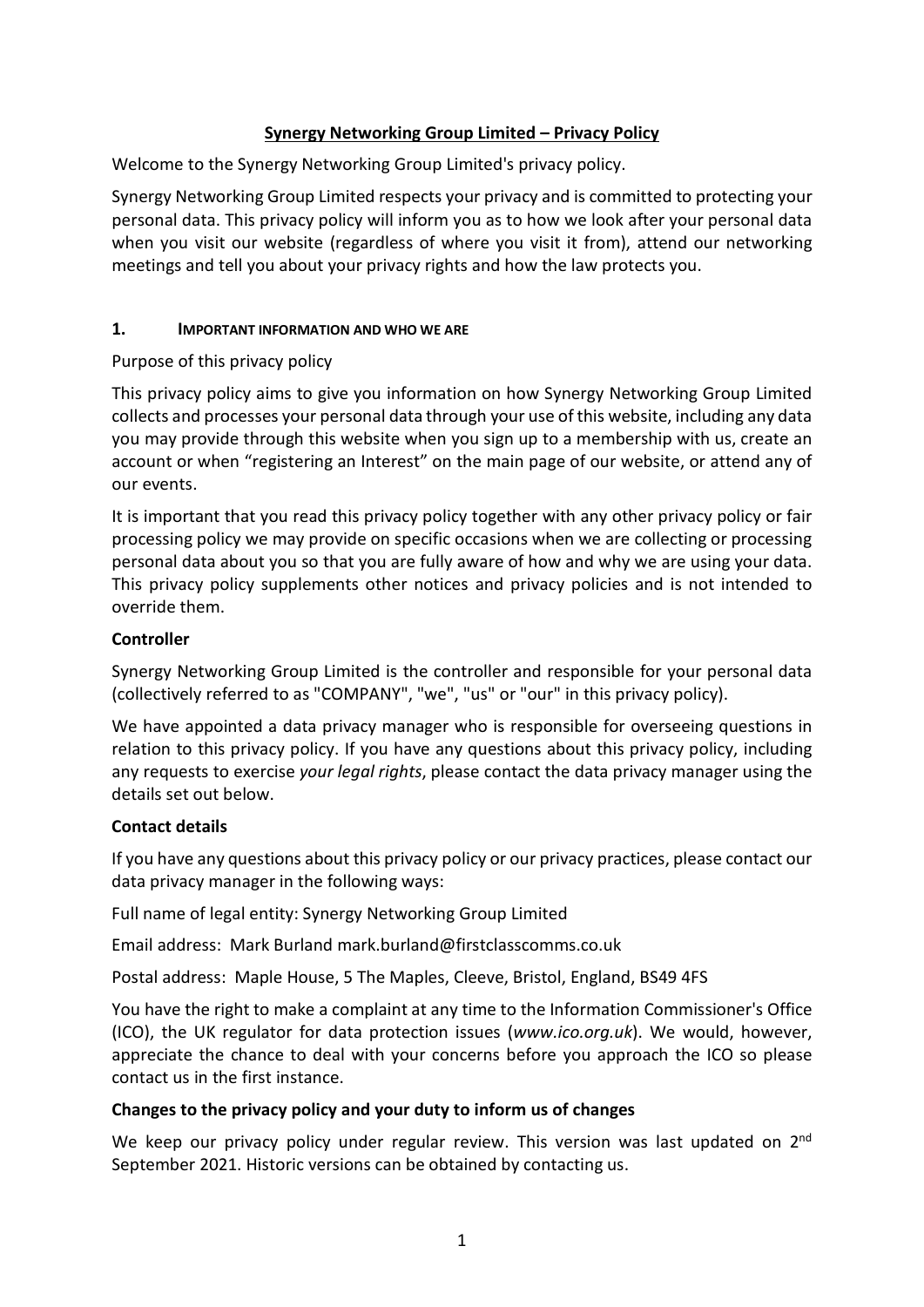It is important that the personal data we hold about you is accurate and current. Please keep us informed if your personal data changes during your relationship with us.

# **Third-party links**

This website may include links to third-party websites, plug-ins and applications. Clicking on those links or enabling those connections may allow third parties to collect or share data about you. We do not control these third-party websites and are not responsible for their privacy statements. When you leave our website, we encourage you to read the privacy policy of every website you visit.

## **2. THE DATA WE COLLECT ABOUT YOU**

Personal data, or personal information, means any information about an individual from which that person can be identified. It does not include data where the identity has been removed (anonymous data).

We may collect, use, store and transfer different kinds of personal data about you which we have grouped together as follows:

- **Identity Data** includes first name, maiden name, last name, username or similar identifier, marital status, title, and gender.
- **Contact Data** includes billing address, delivery address, email address and telephone numbers.
- **Financial Data** includes bank account and payment card details.
- **Transaction Data** includes details about payments to and from you and other details of products and services you have purchased from us.
- **Technical Data** includes internet protocol (IP) address, your login data, browser type and version, time zone setting and location, browser plug-in types and versions, operating system and platform, and other technology on the devices you use to access this website.
- **Profile Data** includes your username and password, purchases or orders made by you, your interests, preferences, feedback and survey responses.
- **Usage Data** includes information about how you use our website.
- **Marketing and Communications Data** includes your preferences in receiving marketing from us and our third parties and your communication preferences.

We also collect, use and share **Aggregated Data** such as statistical or demographic data for any purpose. Aggregated Data could be derived from your personal data but is not considered personal data in law as this data will **not** directly or indirectly reveal your identity. For example, we may aggregate your Usage Data to calculate the percentage of users accessing a specific website feature. However, if we combine or connect Aggregated Data with your personal data so that it can directly or indirectly identify you, we treat the combined data as personal data which will be used in accordance with this privacy policy.

We do not collect any **Special Categories of Personal Data** about you (this includes details about your race or ethnicity, religious or philosophical beliefs, sex life, sexual orientation,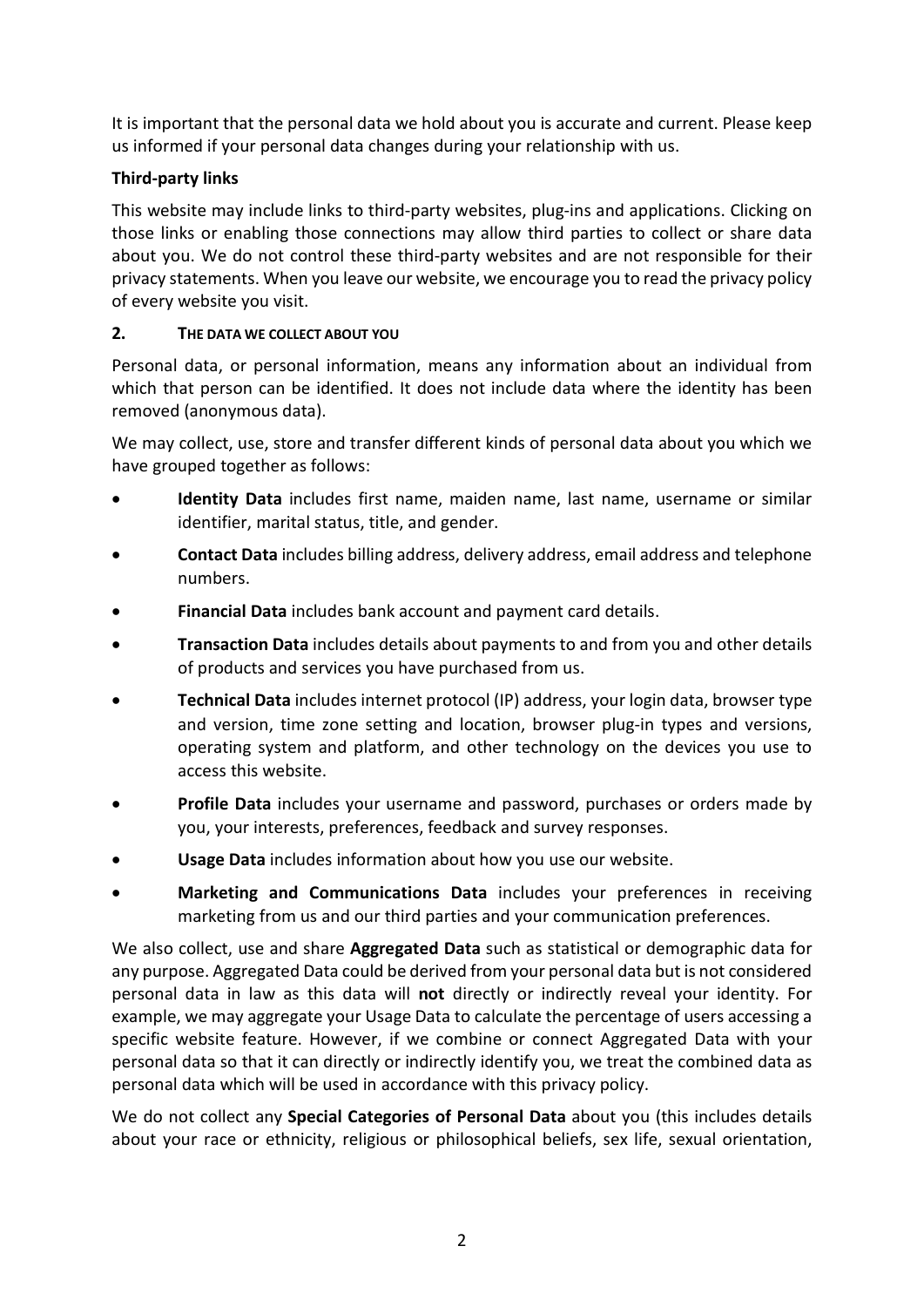political opinions, trade union membership, information about your health, and genetic and biometric data). Nor do we collect any information about criminal convictions and offences.

# **If you fail to provide personal data**

Where we need to collect personal data by law, or under the terms of a contract we have with you, and you fail to provide that data when requested, we may not be able to perform the contract we have or are trying to enter into with you (for example, to provide you with goods or services). In this case, we may have to cancel a product or service you have with us but we will notify you if this is the case at the time.

# **3. HOW IS YOUR PERSONAL DATA COLLECTED?**

We use different methods to collect data from and about you including through:

- **Direct interactions.** You may give us your Identity, Contact and Financial Data by filling in forms or by corresponding with us by post, phone, email or otherwise. This includes personal data you provide when you:
	- apply and / or subscribe to a membership;
	- create an account on our website;
	- request marketing to be sent to you;
	- register an interest on the main page of our website; or
	- give us feedback or contact us.
- **Automated technologies or interactions.** As you interact with our website, we will automatically collect Technical Data about your equipment, browsing actions and patterns. We collect this personal data by using cookies, server logs and other similar technologies. We may also receive Technical Data about you if you visit other websites employing our cookies. Please see our cookie policy [\(https://synergynetworking.co.uk/wp-content/uploads/Cookie-Policy-GS\\_BC\\_CLN-](https://synergynetworking.co.uk/wp-content/uploads/Cookie-Policy-GS_BC_CLN-02.09.2021.pdf)[02.09.2021.pdf\)](https://synergynetworking.co.uk/wp-content/uploads/Cookie-Policy-GS_BC_CLN-02.09.2021.pdf) for further details.
- **Third parties or publicly available sources.** We will receive personal data about you from various third parties and public sources as set out below:
- Contact, Financial and Transaction Data from providers of technical, payment and delivery services that we may use from time to time such as GoCardless and SumUp or such similar providers, based inside the UK.
- Identity and Contact Data from data brokers or aggregators that we may use from time to time such as Experian based inside the UK].
- Identity and Contact Data from publicly available sources such as Companies House and the Electoral Register based inside the UK.

# **4. HOW WE USE YOUR PERSONAL DATA**

We will only use your personal data when the law allows us to. Most commonly, we will use your personal data in the following circumstances: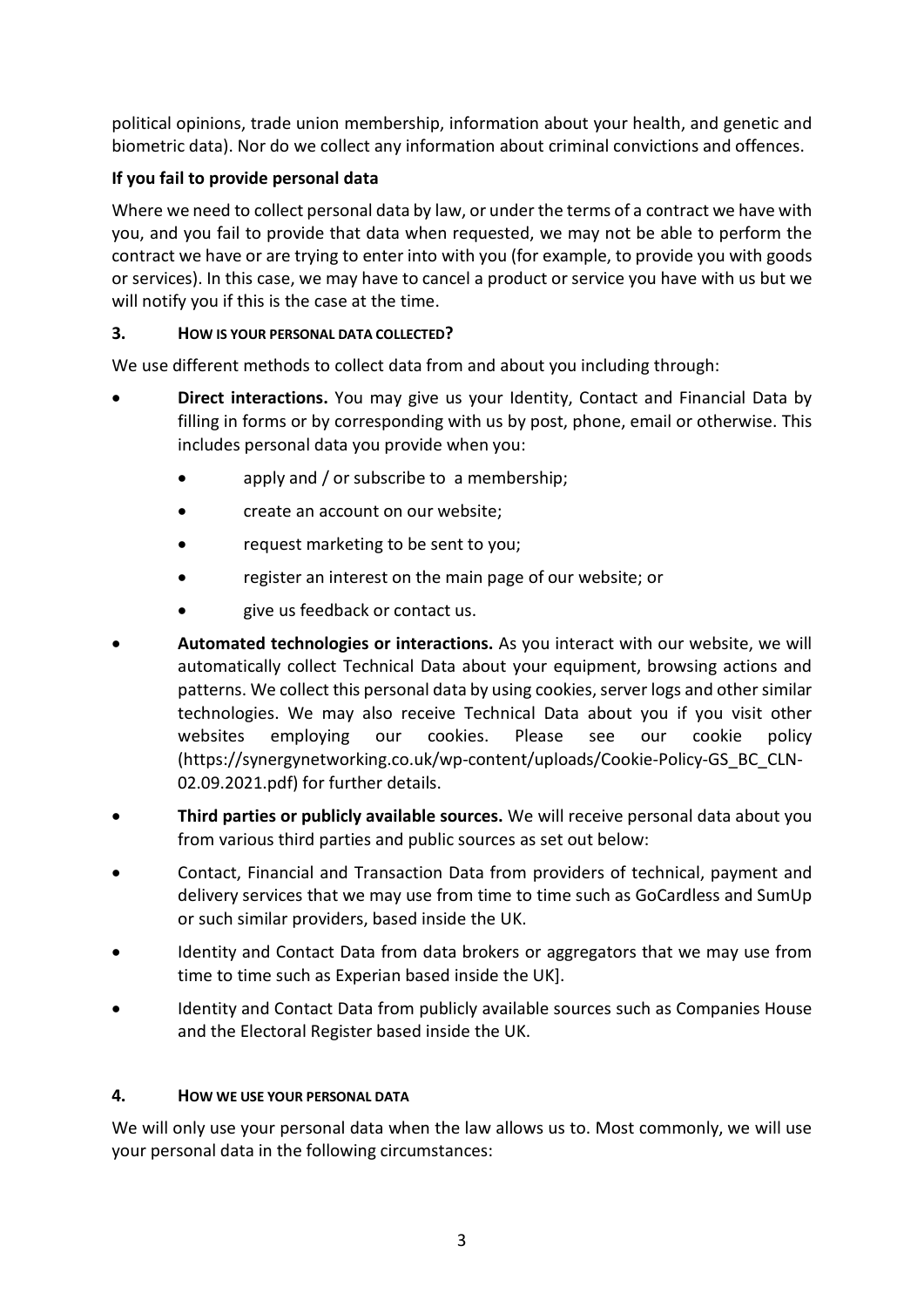- Where we need to perform the contract we are about to enter into or have entered into with you.
- Where it is necessary for our legitimate interests (or those of a third party) and your interests and fundamental rights do not override those interests.
- Where we need to comply with a legal obligation.

These are further explained below.

Generally, we do not rely on consent as a legal basis for processing your personal data although we will get your consent before sending third party direct marketing communications to you via email or text message. You have the right to withdraw consent to marketing at any time by contacting us.

You may provide your personal data to other attendees at our networking meetings and events. The processing of such data falls outside of the scope of this privacy policy, as we are not in control of the data that you provide to other members, or for what purposes, therefore we do not take any liability for the use of such data. However we expect all our members to use each other's personal data in accordance with the practices set under the UK GDPR and their own business privacy standards.

## **Purposes for which we will use your personal data**

We have set out below, in a table format, a description of all the ways we plan to use your personal data, and which of the legal bases we rely on to do so. We have also identified what our legitimate interests are where appropriate.

Note that we may process your personal data for more than one lawful ground depending on the specific purpose for which we are using your data. Please contact us if you need details about the specific legal ground we are relying on to process your personal data where more than one ground has been set out in the table below.

| <b>Purpose/Activity</b>                                                                                                                                              | Type of data                                                                           | Lawful basis for<br>processing<br>including<br>basis<br>legitimate<br>of<br>interest                                                                                                      |
|----------------------------------------------------------------------------------------------------------------------------------------------------------------------|----------------------------------------------------------------------------------------|-------------------------------------------------------------------------------------------------------------------------------------------------------------------------------------------|
| To register you as a new<br>customer                                                                                                                                 | <b>Identity and Contact</b>                                                            | Performance of a contract with you                                                                                                                                                        |
| To process and manage your<br>membership and payments<br>including:<br>(a) Manage payments, fees<br>and charges<br>Collect and<br>(b)<br>recover<br>money owed to us | Identity,<br>Contact,<br>Financial,<br>Transaction,<br>Marketing and<br>Communications | Circumstances may vary but this<br>generally be for<br>will<br>the<br>Performance of a contract with you,<br>or necessary for our legitimate<br>interests (to recover debts due to<br>us) |
| To manage our relationship<br>with you which will include:                                                                                                           | Identity, Contact,<br>Profile, Marketing<br>and Communications                         | Either for our performance of a<br>contract with you, Necessary to<br>comply with a legal obligation or as                                                                                |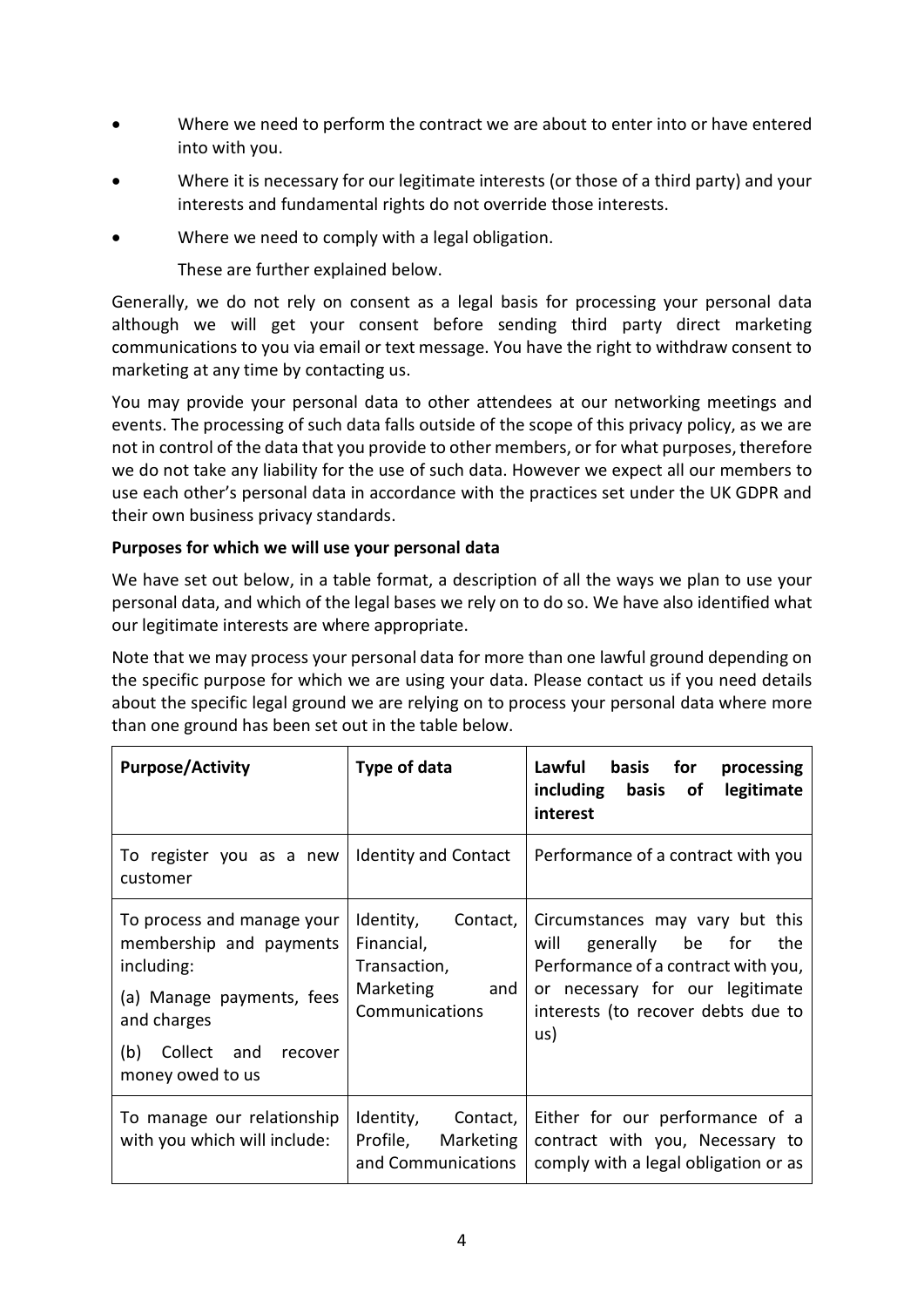| (a) Notifying you<br>about<br>changes to our terms or<br>privacy policy<br>(b) Asking you to leave a<br>review or take a survey                                                                                         |                                                                                              | legitimate<br>for<br>necessary<br>our<br>interests (to keep our records<br>and<br>to<br>study<br>updated<br>how<br>customers<br>our<br>use<br>products/services)                                                                                                                                              |
|-------------------------------------------------------------------------------------------------------------------------------------------------------------------------------------------------------------------------|----------------------------------------------------------------------------------------------|---------------------------------------------------------------------------------------------------------------------------------------------------------------------------------------------------------------------------------------------------------------------------------------------------------------|
| To enable you to partake in a<br>prize draw, competition or<br>complete a survey                                                                                                                                        | Identity,<br>Contact,<br>Profile,<br>Usage<br>and<br>Marketing<br>and<br>Communications      | Either for performance of a contract<br>with you or as is necessary for our<br>legitimate interests (to study how<br>customers<br>use<br>our<br>products/services, to develop them<br>and grow our business)                                                                                                  |
| To administer and protect<br>business<br>this<br>and<br>our<br>(including<br>website<br>troubleshooting,<br>data<br>analysis,<br>testing,<br>system<br>maintenance,<br>support,<br>reporting and<br>hosting of<br>data) | Identity,<br>Contact,<br>Technical                                                           | Necessary for<br>legitimate<br>our<br>interests (for running our business,<br>provision of administration and IT<br>services, network security,<br>to<br>prevent fraud and in the context of<br>a business reorganisation or group<br>restructuring exercise) or for us to<br>comply with a legal obligation. |
| To use data analytics to<br>website,<br>improve<br>our<br>products/services,<br>marketing,<br>customer<br>relationships<br>and<br>experiences                                                                           | <b>Technical and Usage</b>                                                                   | for<br>legitimate<br>Necessary<br>our<br>define<br>(to<br>types of<br>interests<br>customers for our products and<br>services, to keep our website<br>updated and relevant, to develop<br>our business and to inform our<br>marketing strategy)                                                               |
| To make suggestions and<br>recommendations to<br>you<br>about goods or services that<br>may be of interest to you                                                                                                       | Identity,<br>Contact,<br>Technical,<br>Usage,<br>Profile,<br>Marketing<br>and Communications | Necessary<br>for<br>legitimate<br>our<br>develop<br>interests<br>(to<br>our<br>products/services and grow our<br>business)                                                                                                                                                                                    |

#### **Marketing**

We strive to provide you with choices regarding certain personal data uses, particularly around marketing and advertising.

### **Promotional offers from us**

We may use your Identity, Contact, Technical, Usage and Profile Data to form a view on what we think you may want or need, or what may be of interest to you. This is how we decide which what may be relevant for you (we call this marketing).

You will receive marketing communications from us if you are a member or if you have requested information and you have not opted out of receiving that marketing.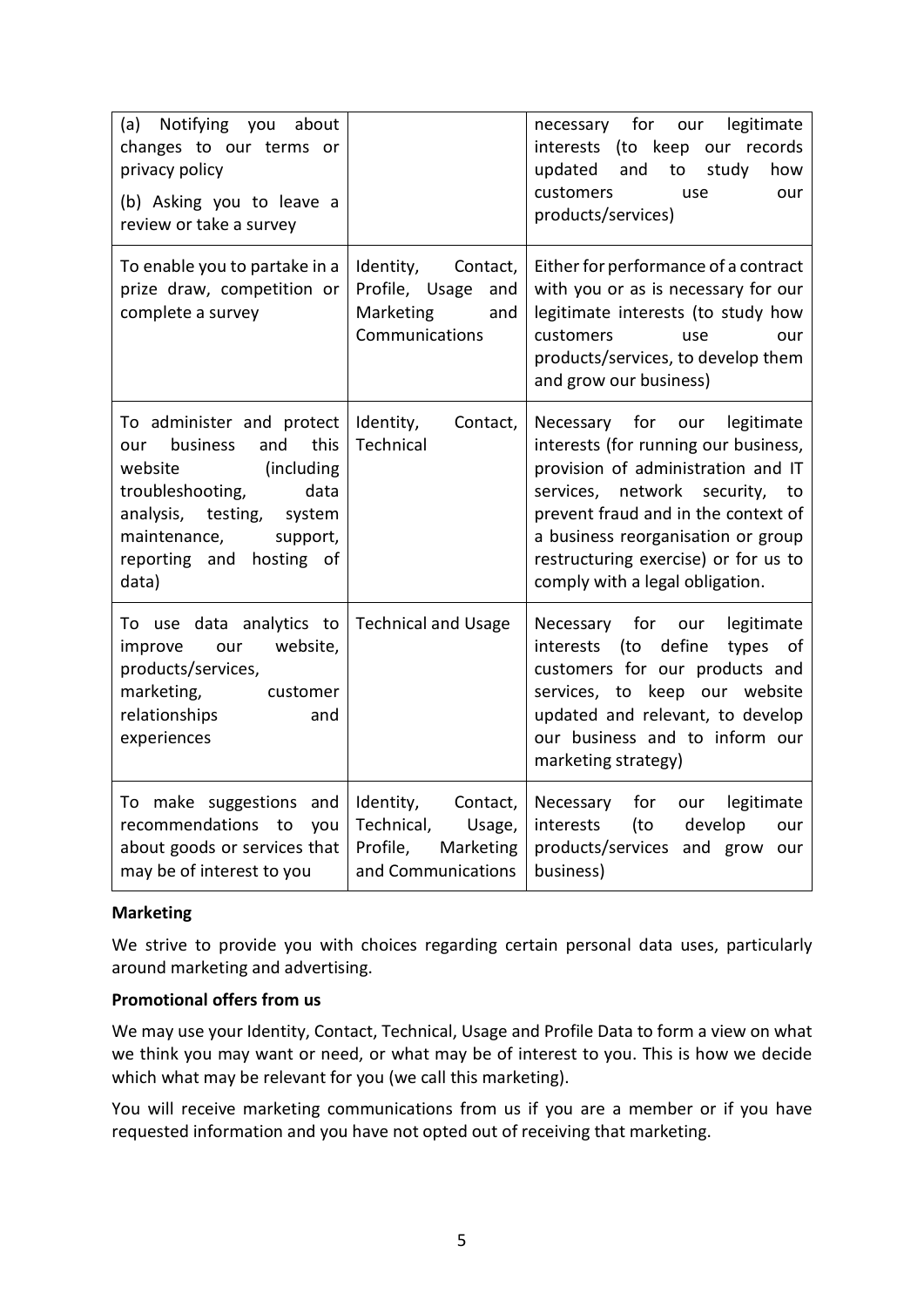We will send you emails as our members for information purposes regarding the location, details and agendas of our meetings or social events. We do not consider this to be marketing as it form part of your membership service that we provide to you. You may request that we stop contacting you at any time with such information by simply responding to the emails to say you do not wish to receive them.

## **Third-party marketing**

We will get your express opt-in consent before we share your personal data with any third party for marketing purposes.

As stated above, the purpose of our networking events is to network! Therefore by becoming a member of Synergy, you will have be deemed to consented to other members speaking to you at our events about their own products and services. We are not in control of the data that you provide other members, therefore it is up to you to speak with such third parties directly about what data, and the manner in which they use your data.

## **Opting out**

You can ask us or third parties to stop sending you marketing messages at any time by following the opt-out links on any marketing message sent to you, or by contacting us (or the relevant third party) at any time.

Where you opt out of receiving these marketing messages, this will not apply to personal data provided to us as a result of your membership.

## **Cookies**

You can set your browser to refuse all or some browser cookies, or to alert you when websites set or access cookies. If you disable or refuse cookies, please note that some parts of this website may become inaccessible or not function properly. For more information about the cookies we use, please see [https://synergynetworking.co.uk/wp-content/uploads/Cookie-](https://synergynetworking.co.uk/wp-content/uploads/Cookie-Policy-GS_BC_CLN-02.09.2021.pdf)[Policy-GS\\_BC\\_CLN-02.09.2021.pdf.](https://synergynetworking.co.uk/wp-content/uploads/Cookie-Policy-GS_BC_CLN-02.09.2021.pdf)

## **Change of purpose**

We will only use your personal data for the purposes for which we collected it, unless we reasonably consider that we need to use it for another reason and that reason is compatible with the original purpose. If you wish to get an explanation as to how the processing for the new purpose is compatible with the original purpose, please contact us.

If we need to use your personal data for an unrelated purpose, we will notify you and we will explain the legal basis which allows us to do so.

Please note that we may process your personal data without your knowledge or consent, in compliance with the above rules, where this is required or permitted by law.

#### **5. DISCLOSURES OF YOUR PERSONAL DATA**

We may share your personal data with the parties set out below for the purposes set out in the table [*Purposes for which we will use your personal data*] above.

• External Third Parties such as: Service providers acting as processors based in the UK who provide us with IT and system administration services, professional advisers acting as processors or joint controllers including lawyers, bankers, auditors and insurers based in the UK who provide us with consultancy, banking, legal, insurance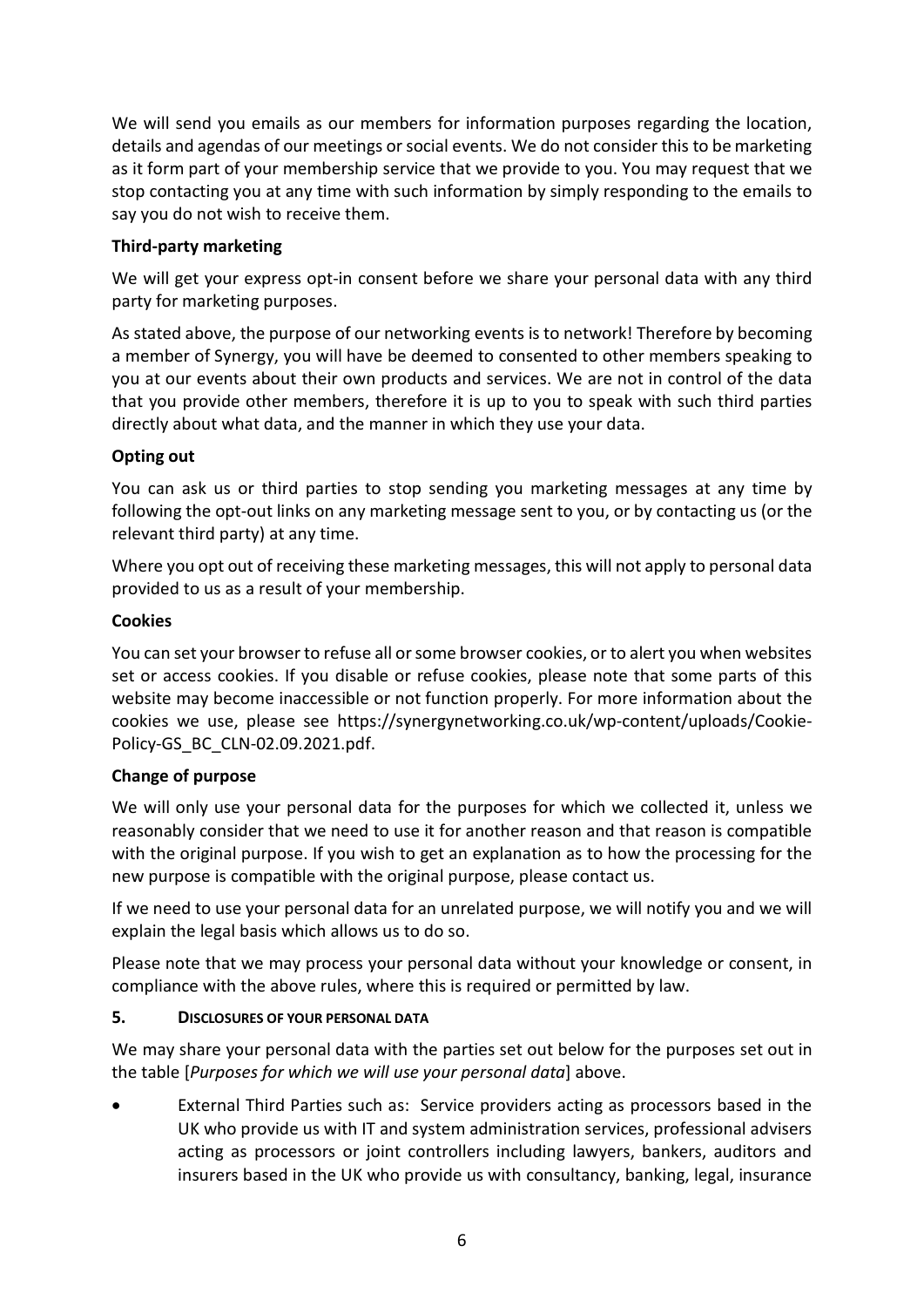and accounting services from time to time and companies such as HM Revenue & Customs, regulators and other authorities acting as processors or joint controllers based in the UK who require reporting of processing activities in certain circumstances.

• Third parties to whom we may choose to sell, transfer or merge parts of our business or our assets. Alternatively, we may seek to acquire other businesses or merge with them. If a change happens to our business, then the new owners may use your personal data in the same way as set out in this privacy policy.

We require all third parties to respect the security of your personal data and to treat it in accordance with the law. We do not allow our third-party service providers to use your personal data for their own purposes and only permit them to process your personal data for specified purposes and in accordance with our instructions.

## **6. INTERNATIONAL TRANSFERS**

We do not transfer your personal data outside the UK.

# **7. DATA SECURITY**

We have put in place appropriate security measures to prevent your personal data from being accidentally lost, used or accessed in an unauthorised way, altered or disclosed. In addition, we limit access to your personal data to those employees, agents, contractors and other third parties who have a business need to know. They will only process your personal data on our instructions and they are subject to a duty of confidentiality.

We have put in place procedures to deal with any suspected personal data breach and will notify you and any applicable regulator of a breach where we are legally required to do so.

# **8. DATA RETENTION**

How long will you use my personal data for?

We will only retain your personal data for as long as reasonably necessary to fulfil the purposes we collected it for, including for the purposes of satisfying any legal, regulatory, tax, accounting or reporting requirements. We may retain your personal data for a longer period in the event of a complaint or if we reasonably believe there is a prospect of litigation in respect to our relationship with you.

To determine the appropriate retention period for personal data, we consider the amount, nature and sensitivity of the personal data, the potential risk of harm from unauthorised use or disclosure of your personal data, the purposes for which we process your personal data and whether we can achieve those purposes through other means, and the applicable legal, regulatory, tax, accounting or other requirements.

By law we have to keep basic information about our customers (including Contact, Identity, Financial and Transaction Data) for six years after they cease being members for tax purposes.

In some circumstances you can ask us to delete your data: see *your legal rights* below for further information.

In some circumstances we will anonymise your personal data (so that it can no longer be associated with you) for research or statistical purposes, in which case we may use this information indefinitely without further notice to you.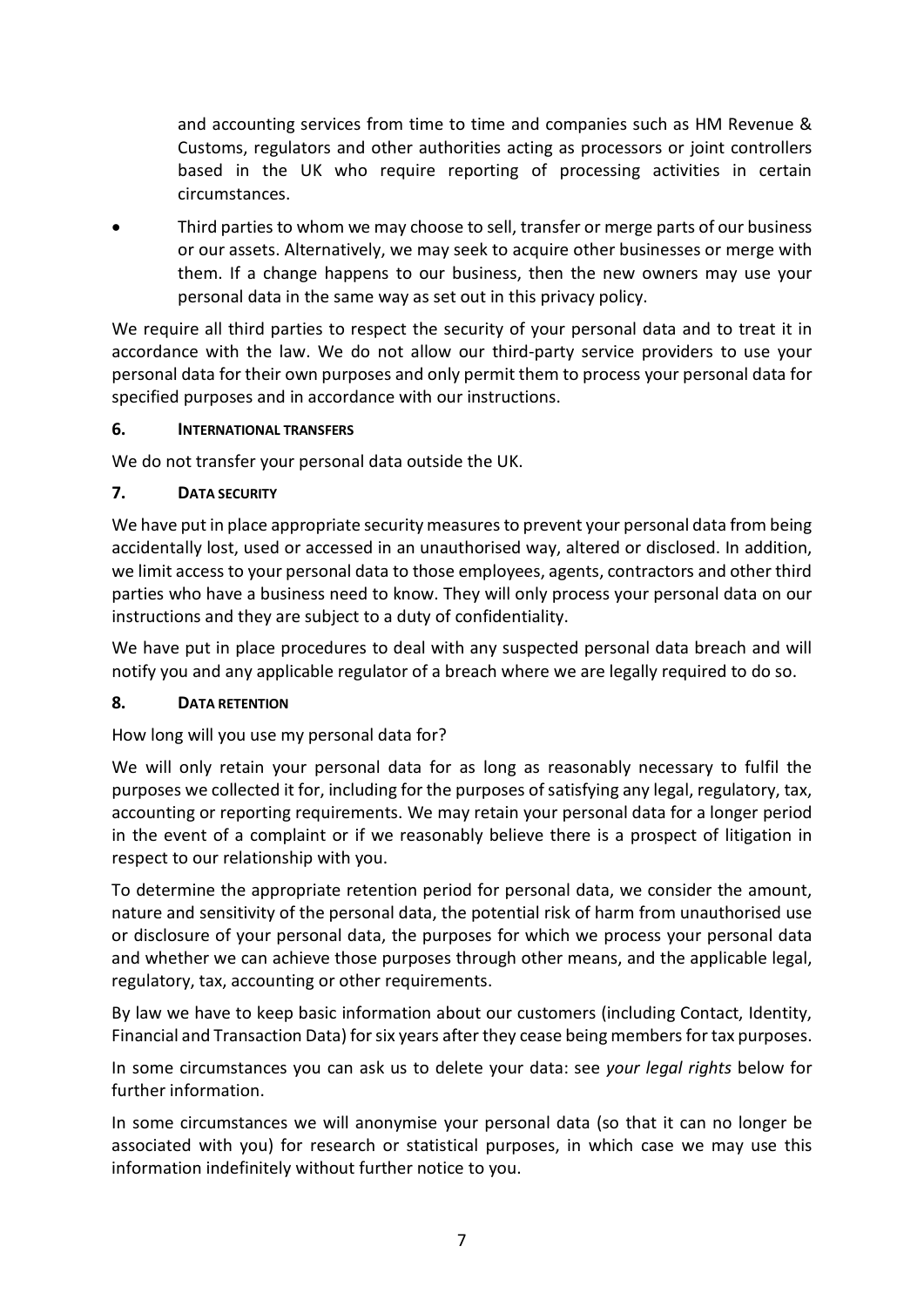## **9. YOUR LEGAL RIGHTS**

Under certain circumstances, you have rights under data protection laws in relation to your personal data. Please click on the links below to find out more about these rights:

**Request access** to your personal data (commonly known as a "data subject access request"). This enables you to receive a copy of the personal data we hold about you and to check that we are lawfully processing it.

**Request correction** of the personal data that we hold about you. This enables you to have any incomplete or inaccurate data we hold about you corrected, though we may need to verify the accuracy of the new data you provide to us.

**Request erasure** of your personal data. This enables you to ask us to delete or remove personal data where there is no good reason for us continuing to process it. You also have the right to ask us to delete or remove your personal data where you have successfully exercised your right to object to processing (see below), where we may have processed your information unlawfully or where we are required to erase your personal data to comply with local law. Note, however, that we may not always be able to comply with your request of erasure for specific legal reasons which will be notified to you, if applicable, at the time of your request.

**Object to processing** of your personal data where we are relying on a legitimate interest (or those of a third party) and there is something about your particular situation which makes you want to object to processing on this ground as you feel it impacts on your fundamental rights and freedoms. You also have the right to object where we are processing your personal data for direct marketing purposes. In some cases, we may demonstrate that we have compelling legitimate grounds to process your information which override your rights and freedoms.

**Request restriction** of processing of your personal data. This enables you to ask us to suspend the processing of your personal data in the following scenarios:

- If you want us to establish the data's accuracy.
- Where our use of the data is unlawful but you do not want us to erase it.
- Where you need us to hold the data even if we no longer require it as you need it to establish, exercise or defend legal claims.
- You have objected to our use of your data but we need to verify whether we have overriding legitimate grounds to use it.

**Request the transfer** of your personal data to you or to a third party. We will provide to you, or a third party you have chosen, your personal data in a structured, commonly used, machine-readable format. Note that this right only applies to automated information which you initially provided consent for us to use or where we used the information to perform a contract with you.

**Withdraw consent** at any time where we are relying on consent to process your personal data. However, this will not affect the lawfulness of any processing carried out before you withdraw your consent. If you withdraw your consent, we may not be able to provide certain services to you. We will advise you if this is the case at the time you withdraw your consent.